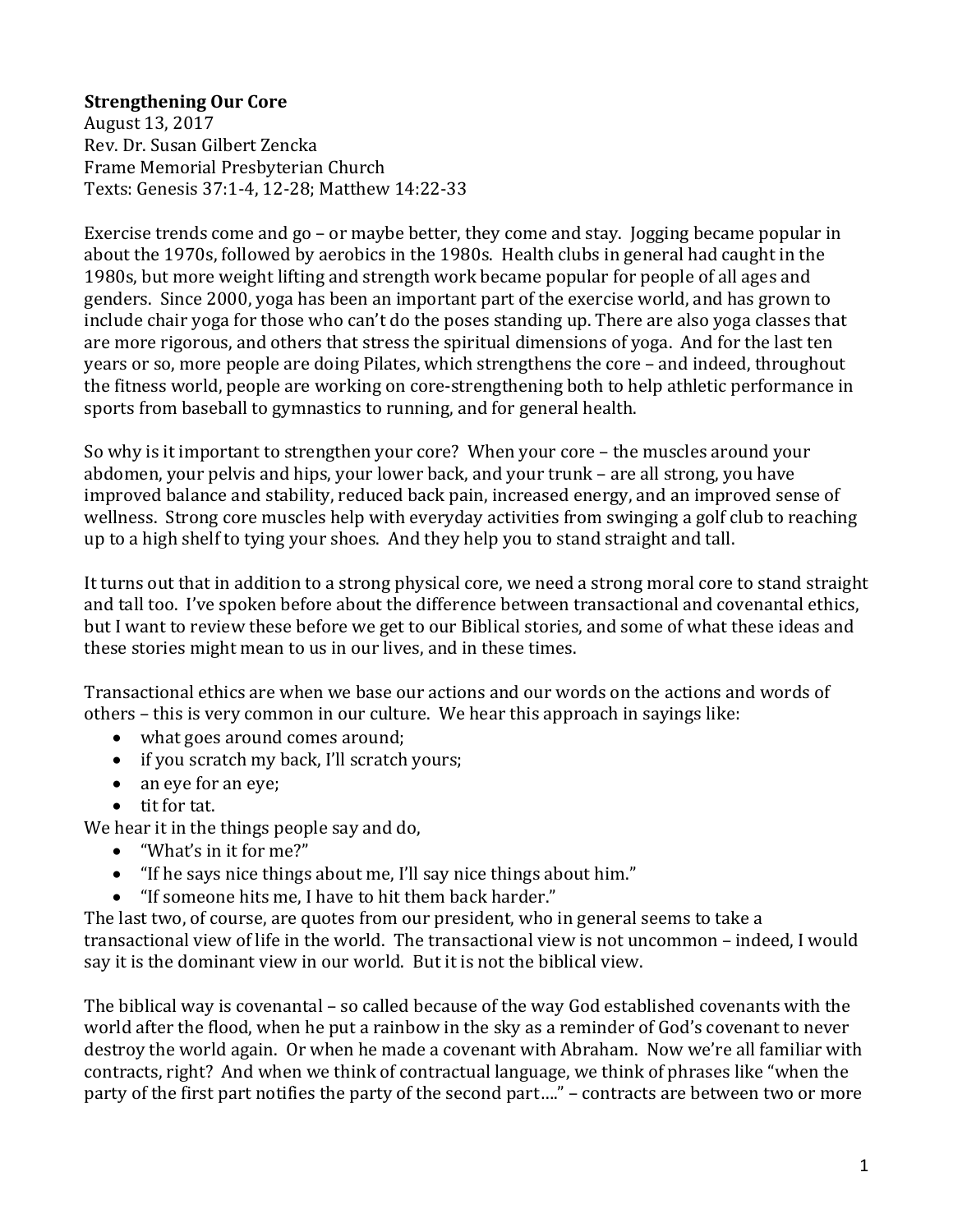entities. But these scriptural covenants were entirely one-sided. God made these promises because of who God is, not because of what we – or Abraham or Noah – had done or not done.

And if we have a strong moral core, that is the way our behavior will be  $-$  we will treat people the way we believe we should treat people, because of who we are, not because of what they do to us or for us. Jesus didn't say, "Love one another, when the other is nice to you." No, he said, "Love one another." And as we all know, he carried it further, "Love your enemies, and do good to those who hurt you." We are called to love as God has loved – and God loves because of who God is, not because of who we are. So our behavior should flow from our own core values, our own ethics, our own decisions about how we want to be in the world.

Now, by the way, it's not news that the biblical model isn't the dominant model in the world  $-$  if it were, Jesus wouldn't have been crucified. It was because his teaching was challenging, and a new way in the world, a way that challenged the power relationships in his time, that he was crucified. It is equally unwelcome in our time.

And the way of Jesus isn't easy – we often get distracted by the actions of others, or by our own emotions. Most of us are naturally reactive - we have to work at developing a different response Someone says something that pushes our buttons and WHAM – we find ourselves reacting to what they've said or done, instead of acting out of our own moral core. In fact, the apostle Paul wrote a little about this experience in his letter to the Romans. He wrote, "I do not understand my own actions. For I do not do what I want, but I do the very thing I hate. Now if I do what I do not want, I agree that the law is good. But in fact it is no longer I that do it, but sin that dwells within me. For I know that nothing good dwells within me, that is, in my flesh. I can will what is right, but I cannot do it. For I do not do the good I want, but the evil I do not want is what I do." [Romans 7:15-19] We all know what it is like to not live up to our own standards. Nonetheless, while we might not always succeed in behaving from our core – having a covenantal perspective means that our goal is to have our actions, our words flow from our own values, our own goals, our own decisions about who we are. And that's very different from basing our actions and our words on the actions of others. It's the difference between acting and reacting.

So what about those times when we don't live up to our own values? These are the times that show us that we need to strengthen our core. Maybe we need a fuller understanding of why we choose the values we do. Maybe we need to learn to slow down, and find the space to choose our response. Something that really stuck with me from reading *The Seven Habits of Highly Effective People* was a quote that the author, Stephen Covey, found somewhere, I don't remember where. And the quote went something like this, "Between stimulus and response there is a space. And that space is the moment of decision." Learning to notice that space, and make a decision rather than just reacting is huge in strengthening our core. And the other way we strengthen our moral core is by the repeated action of making the right choice. We remember that small actions matter. We strengthen our moral core by using it. We practice being honest in small things so we can develop the courage and the habit to speak truthfully when it gets hard.

Let's look at how this played out in our Bible passages this morning: we had the introductory story about Joseph, and another story about Jesus and Peter. In both of these stories, people got distracted by their own emotions, or by the action of another.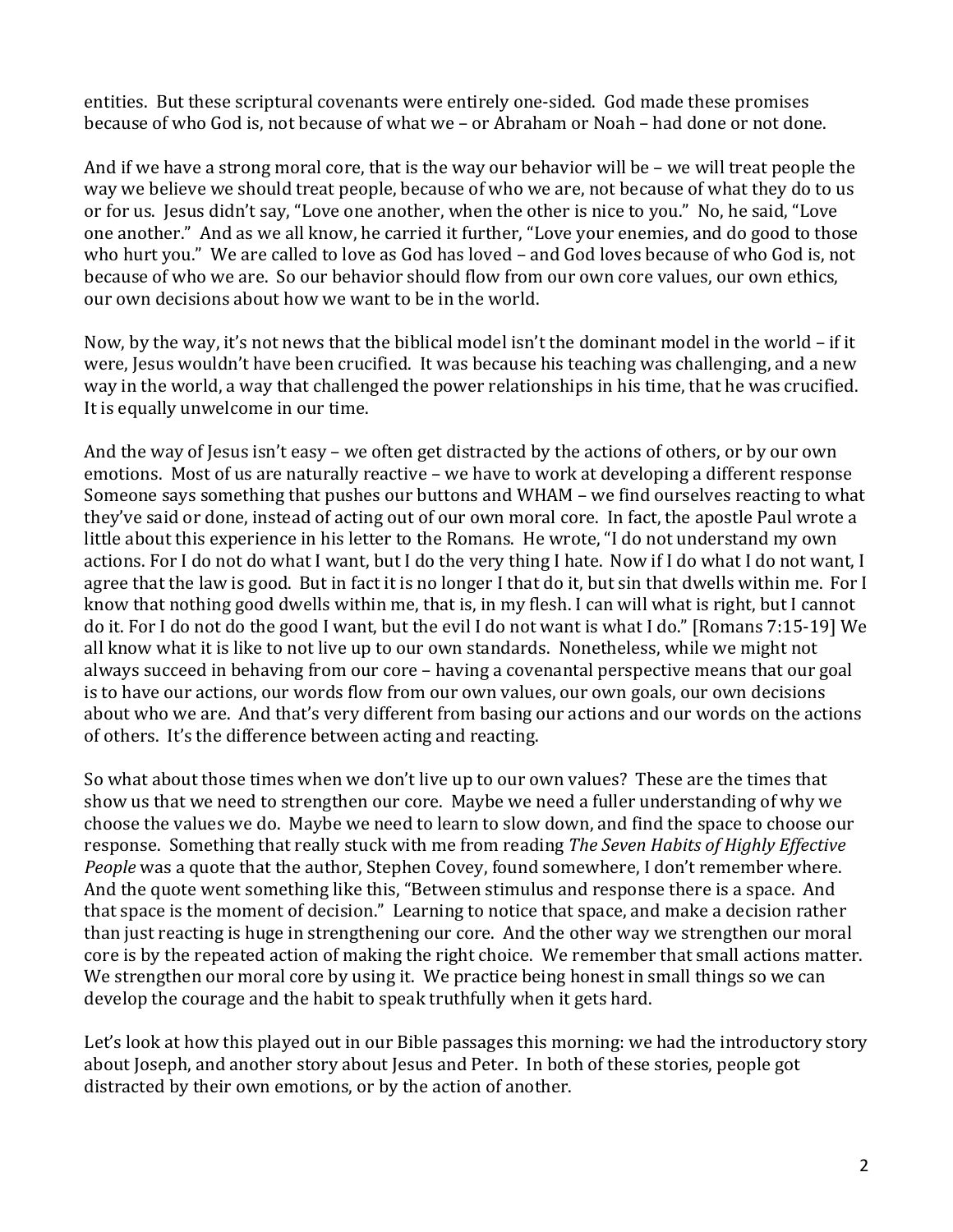If you remember from last week, Jesus was having a very long, very hard day. In the morning, her had heard that his cousin John had been put to death by King Herod. He went off to be by himself to process this loss, but the crowds followed him. So he taught them; but as the day wore on the crowds became hungry, and the disciples were concerned about how to feed them. He asked for what food the disciples had, and there were 5 loaves and 2 fishes. The disciples distributed these through the large crowd  $- 5,000$  men, plus women and children  $-$  maybe 20,000 in all. After feeding them all, the disciples gather up 12 baskets of leftovers. And it is there that this week's story begins. [Read Matthew 14:22-33]

Even though it has been a long hard day, Jesus takes time for prayer. He knows what he needs to strengthen his core. And after taking that time, he needs to catch up with the disciples, so he comes walking across the water and they are terrified. But Peter, who is, by the way, a great example of someone who is always reaching beyond himself to become something more, and so he asks Jesus to let him also walk on water. And he steps out of the boat, but as he walks toward Jesus, he becomes distracted by his fears, and by the storm, and he begins to sink – but Jesus holds him tight and gets him to safety before asking, tenderly, "Why did you doubt?" We do doubt ourselves, and this is why we often find the hard things even harder. This is why that practice of doing hard smaller things is so important – to teach us that we can. And that's why Jesus found prayer so important – to immerse himself in the love of the One who sees in us all we can be.

As we read the story of Joseph, the son of Jacob who we've spent some time with over the past few weeks, we have to acknowledge that Joseph isn't very pleasant, to say the least. Let's just acknowledge that he is a bit of a jerk. And his father, Jacob, has created a pretty awful situation. Jacob has 12 sons and he loves one more than the others – and he makes it obvious, by doting on Joseph, and buying him the spectacular coat of many colors. But Joseph makes a bad situation worse through his own behavior - we didn't read this section, but he tells his brothers about dreams he has had in which his brothers will have to bow down to him. So not only does he lord over them his favored status, but he tells them that in the future, he really will be lord over them. Not a recipe for getting along.

And the brothers let his words and actions push their buttons, until they are so reactive that they are ready to literally kill him. They say, "Here comes this dreamer. Come now, let us kill him...." They are letting his words guide their actions. This verse is used on a plaque at the National Civil Rights Museum on the site of Martin Luther King  $\Gamma$ .'s assassination – it reads, "Behold, this dreamer cometh. Come now therefore, and let us slay him, ... and we shall see what will become of his dreams."

What will become of the dreams of God if we who claim to follow Christ cannot speak the truth?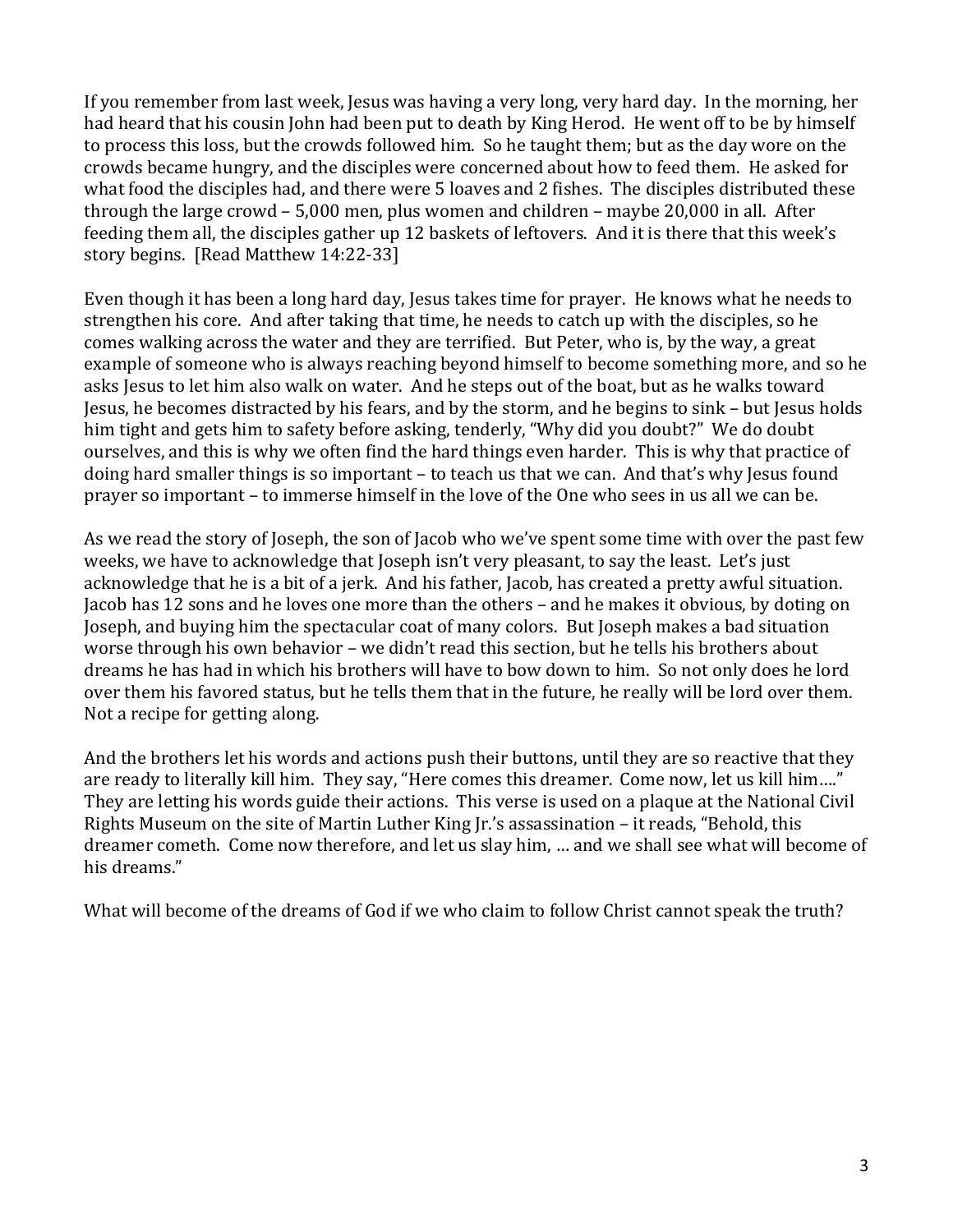As many of you know, over the past 48 hours, there have been demonstrations by white supremacists in Charlottesville, VA and an action that if it were done by a Muslim, we would call

terrorism: a white man sped his car into the crowd of counter-protesters, killing one woman, and injuring 19 other people, some seriously. The white supremacists were from the Ku Klux Klan, and neo-Nazi organizations, and they were gathering for a long-planned "Unite the Right" rally. On Friday night, they had marched onto the University of Virginia campus, and then surrounded a church, shouting, "You will not replace us" and "Jew will not replace us." Yesterday, they chanted Nazi-era slogans. 

There were some organized counter-



protests, including a gathering of clergy from many denominations. One of them wrote the prayer of confession we said together this morning. These had gathered in prayer before the demonstrations. Some of you have a photo of those clergy on the front cover of your bulletin. The clergy are on the left; the folks on the right with the semi-automatic weapons are from the white supremacists. [image: Christopher Mathias]

Others of you have a painting, a rather disturbing painting, that was done by Norman Rockwell to



memorialize the civil rights workers who were killed in Mississippi in 1964. [Murder in Mississippi, 1964] In that painting, on the right, you can see shadows of the men who had come with guns to kill those young men.

This painting is not the style that we are accustomed to from Norman Rockwell – we are used to sweet. sometimes funny, glimpses of Americana, the America we'd like to think we are. In this painting, Rockwell confronts us with a reality of the America we are, or were in 1964.

All too often, in church, we stay in the safe places. We like the sweet stories about baby Jesus, or Jesus welcoming the children, we're less comfortable when Jesus tells the rich young man to sell his stuff, or when Jesus gets angry. We want to feel good when we leave here. We don't want to discuss ideas where we may have disagreements. We want to get along. But are we becoming a people who will go